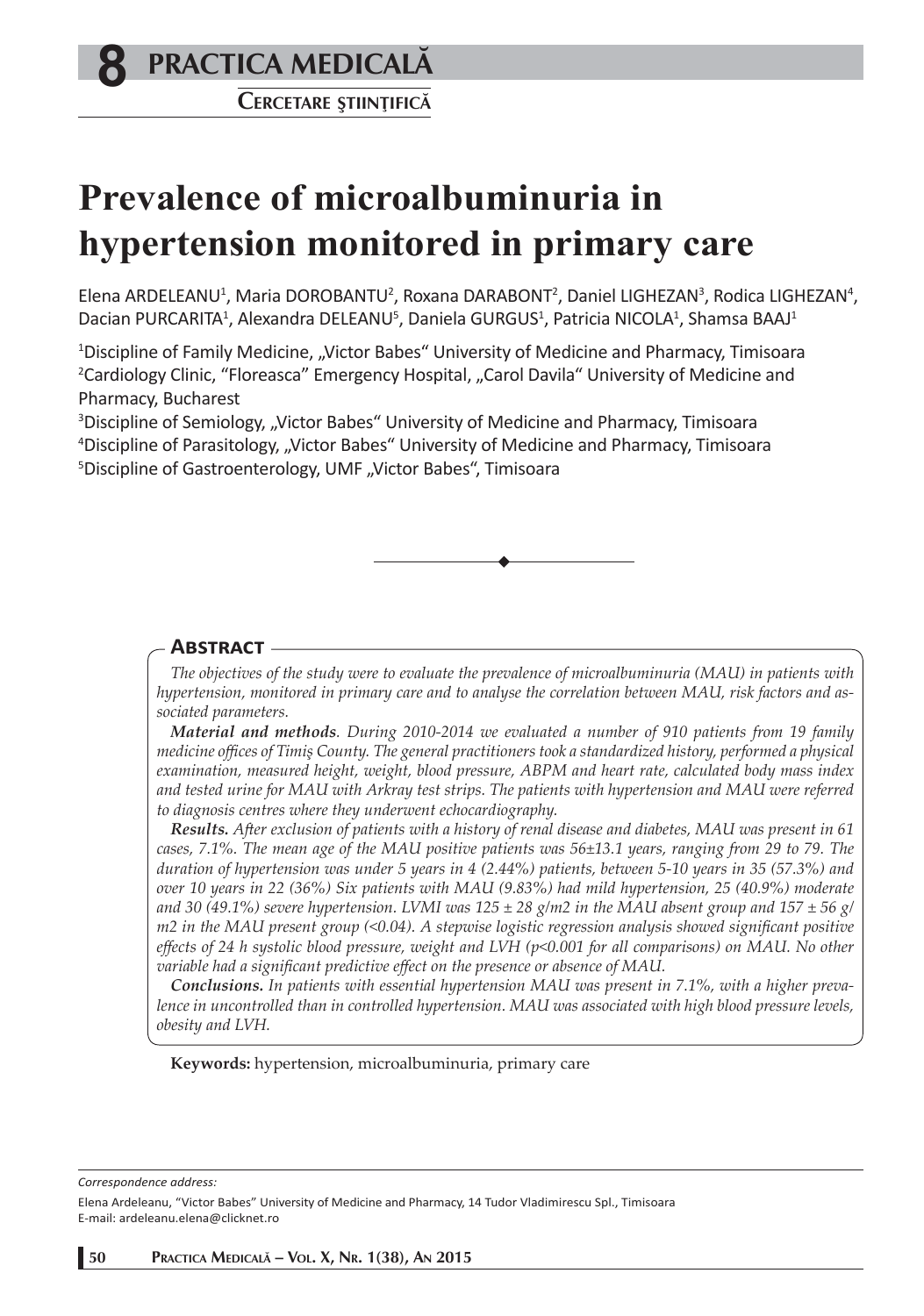### **INTRODUCTION**

The European Society of Cardiology Hypertension Guidelines 2013 outline that it becomes more and more important to determine the target organ damage secondary to hypertension (1). The presence of MAU in patients with essential hypertension is related to cardiovascular morbidity and mortality, independent of other well-known risk factors. Microalbuminuria, in addition to being an early sign of kidney damage, is often found in patients with essential hypertension. Even very low levels of microalbuminuria strongly correlate with CV risk, inde pendent of the presence of other risk factors. Increased microalbuminuria indicates endothelial dysfunction and predicts end-organ damage, cardio- and cerebrovascular events and death (2,3). European guidelines recommend screening for microalbuminuria in patients with hypertension. Available tests for screening microalbuminuria as deep sticks are sensitive and accessible. Early identification of high-risk patients through detection of MAU allows selection of an aggressive treatment to slow disease progression. Antihypertensive agents providing angiotensin II blockade are recommended for the treatment of hypertensive patients with MAU, as they assure effective reduction of MAU, blood pressure, and long-term prevention of CV events beyond blood pressure reduction. In this way a substantially reduced burden on healthcare resources can be obtained (4).

## **THE OBJECTIVES OF THE STUDY**

- To evaluate the incidence of microalbuminuria in controlled and uncontrolled hypertension in primary care
- To analyse the association between microalbuminuria, risk factors and other clinical data.

#### **MATERIAL AND METHODS**

We evaluated during 2010-2014 a total number of 910 hypertensive patients from 19 family medicine offices of Timiş County. Uncontrolled hypertension was defined as blood pressure ≥140/≥90 mmHg, when subjects reported lifestyle changes and medication consisting of  $\geq 1$ antihypertensive drug. All family doctors implied in the study were instructed to use the same method of BP measurement and patient evaluation.

The general practitioners performed the history, the physical examination and calculated the body mass index (BMI). A spot urine sample was tested for MAU at the family doctor's office with Arkray test strips, that provide the following readings for urinary albumin: negative, ≥10 mg/L, ≥ 30 mg/L, ≥ 80 mg/L and ≥ 150 mg/L. Creatinine readings were for concentrations of 10 mg/dl, 50 mg/dl, 100 mg/dl, 200 mg/dl and 300 mg/dl (Fig. 1). Albumin creatinine ratio was calculated by intersection of their values (Fig. 2). The patients with hypertension and microalbuminuria were referred by their general practitioners to a diagnosis centre, where they underwent echocardiography. Only patients with complete measurements were included in the study.

#### **STATISTICAL ANALYSIS**

All the statistical analyses were performed using the software Stata 9.2. Data were presented as frequencies and percentages for qualitative variables and as mean  $\pm$  SD for quantitative variables. Differences between groups of variables were assessed with the Pearson  $x^2$  for qualitative variables and the Student t test for quantitative data. The independent variables



*FIGURE 1. Interpretati on of albumin and creati nine concentrati ons by the colorati on of Arkray test strips*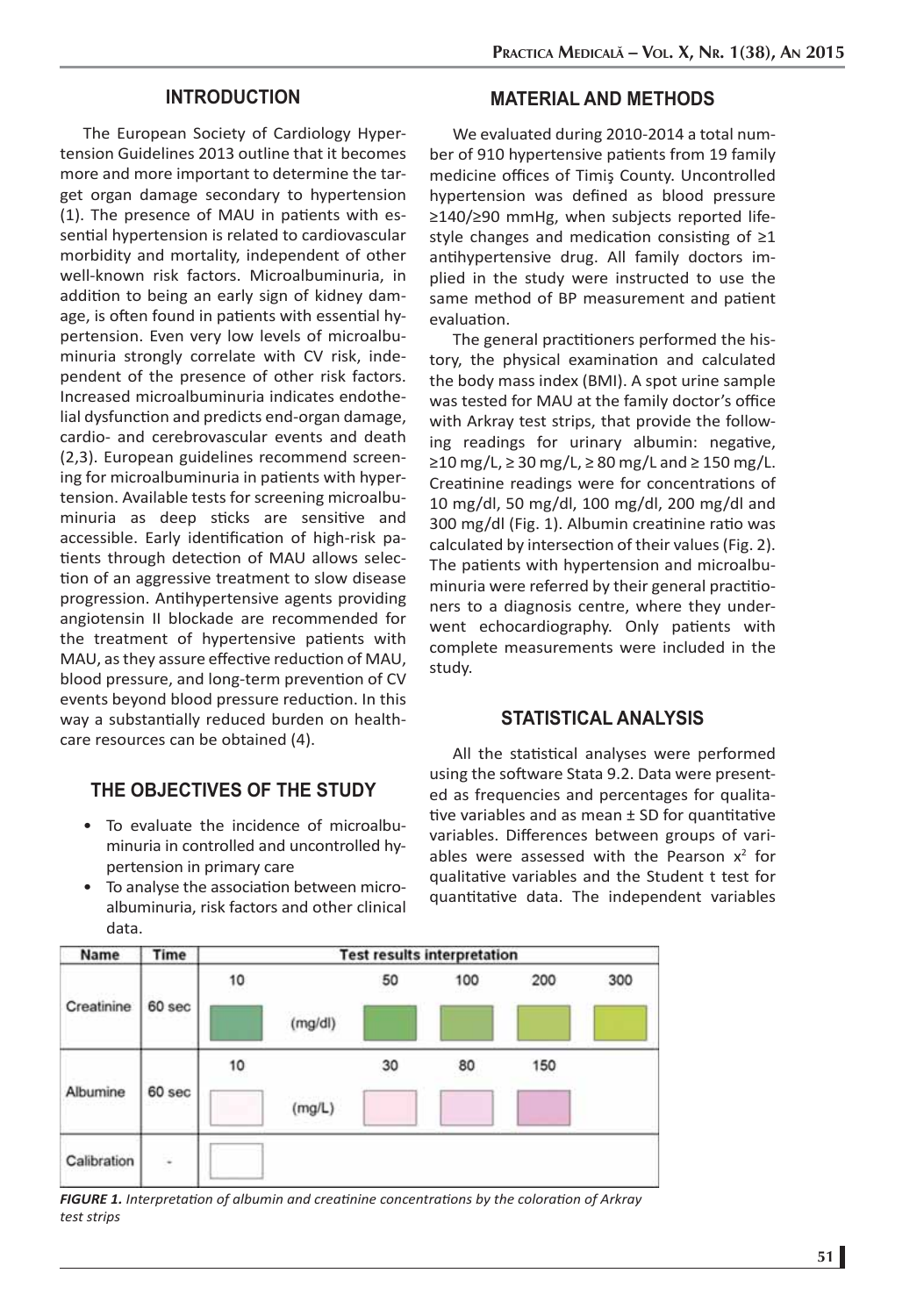| Albumin<br>mg/L | Creatinine mg/dl |        |        |        |        |
|-----------------|------------------|--------|--------|--------|--------|
|                 | 10               | 50     | 100    | 200    | 300    |
| 10              | Re-analysis      | Normal | Normal | Normal | Normal |
| 30              | $+2$             | $+1$   | $+1$   | Normal | Normal |
| 80              | $+2$             | $+1$   | $+1$   | $+1$   | Normal |
| 150             | $+2$             | $+2$   | $+1$   | $+1$   | $+1$   |

*FIGURE 2. Albumin creati nin rati o: normal range, +1(MAU) and +2 (macroalbuminuria)*

with  $p < 0.05$ , were considered as having statistical significance.

### **RESULTS**

The blood pressure values of controlled and uncontrolled hypertension patients are presented in Fig. 3. After exclusion of cases with a history of renal disease and with diabetes, MAU remained present in 61 cases (13.41%), of which 22 (4.3%) with controlled hypertension and 39 (9.11%) with uncontrolled (Fig. 4).

The characteristics of patients with and without MAU are presented in the Table 1.

Concerning gender repartition of microabuminuria patients, 44.26 % were male and 55.73% female (Fig. 5).

The mean age of the patients was  $56±13.1$ years, ranging from 29 to 79, the majority being between 50 and 60 years. There were 3 cases (4.9%) with MAU under 40 years, 6 cases (9.8%) between 40-50 years, 31 cases (50.8%) between 50-60 years and 21 cases (34.4%) over the age of 60 years old. Age groups of patients with MAU are presented in Fig. 6.

The evolution in time of hypertension showed: a hypertension duration under 5 years in 2.44%, between 5-10 years in 57.3% and over 10 years in 36% (Fig. 7).

The severity degree of hypertension was evaluated after the recommendations of the Hypertension Guidelines of the European Society of Cardiology published in 2013 (Fig. 8).

Depending on the hypertension profile, the patients were divided in two groups: the dipper group of 27 (44.2%) and the non-dipper group, consisting of 34 patients (45.8%), whose hypertension fell less than 10% during the night time (Fig. 9).

Concerning the cardiovascular risk of the patients that associated MAU, 47 cases (77.8%) had a high and very high risk, 12 cases (19.6%) a moderate risk and 2 cases (3.2%) a low CV risk (Fig. 10).

The main cardiovascular risk factors among hypertensive subjects with MAU were: physical inactivity in 60.6%, smoking in 21.3%, a family history of premature cardiovascular disease in24.5%, obesity in 40.98%, lipid disorders in 50.8% and metabolic syndrome in 52.4%. Left ventricular mass index was higher in MAU patients than in normal buminuria hypertensives.

A stepwise logistic regression with MAU as the dependent variable and as independent variables age, gender, height, weight, BMI, 24 h systolic and diastolic blood pressure, left ventricular hypertrophy, showed significant positive effects of 24 h systolic blood pressure

| <b>Characteristics</b>      | $MAU$ absent; $n = 87$ | MAU present; $n = 61$ | р         |
|-----------------------------|------------------------|-----------------------|-----------|
| Gender: male                | 42%                    | 58%                   | <b>NS</b> |
| Age (years)                 | $52 + 7$               | $49 \pm 8$            | <b>NS</b> |
| Height (cm)                 | $166 \pm 9$            | $168 \pm 10$          | <b>NS</b> |
| Weight (kg)                 | $77 + 14$              | $86 \pm 16$           | < 0.05    |
| BMI ( $\text{kg/m}^2$ )     | $27.5 \pm 4.5$         | $31.9 \pm 8.7$        | < 0.05    |
| Plasma creatinine (mg/dl)   | $0.8 \pm 0.03$         | $0.8 \pm 0.04$        | <b>NS</b> |
| Average 24 h BP (mmHg)      | $131/82 \pm 13/8$      | $149/86 \pm 14/10$    | < 0.001   |
| Left ventricular mass $(g)$ | $216 \pm 53$ (men)     | $266 \pm 70$ (men)    | < 0.05    |
|                             | $170 \pm 50$ (women)   | $209 \pm 61$ (women)  | < 0.05    |

*TABLE 1. Characteristi cs of pati ents with and without MA*

Data are expressed as mean ± SD, BP = blood pressure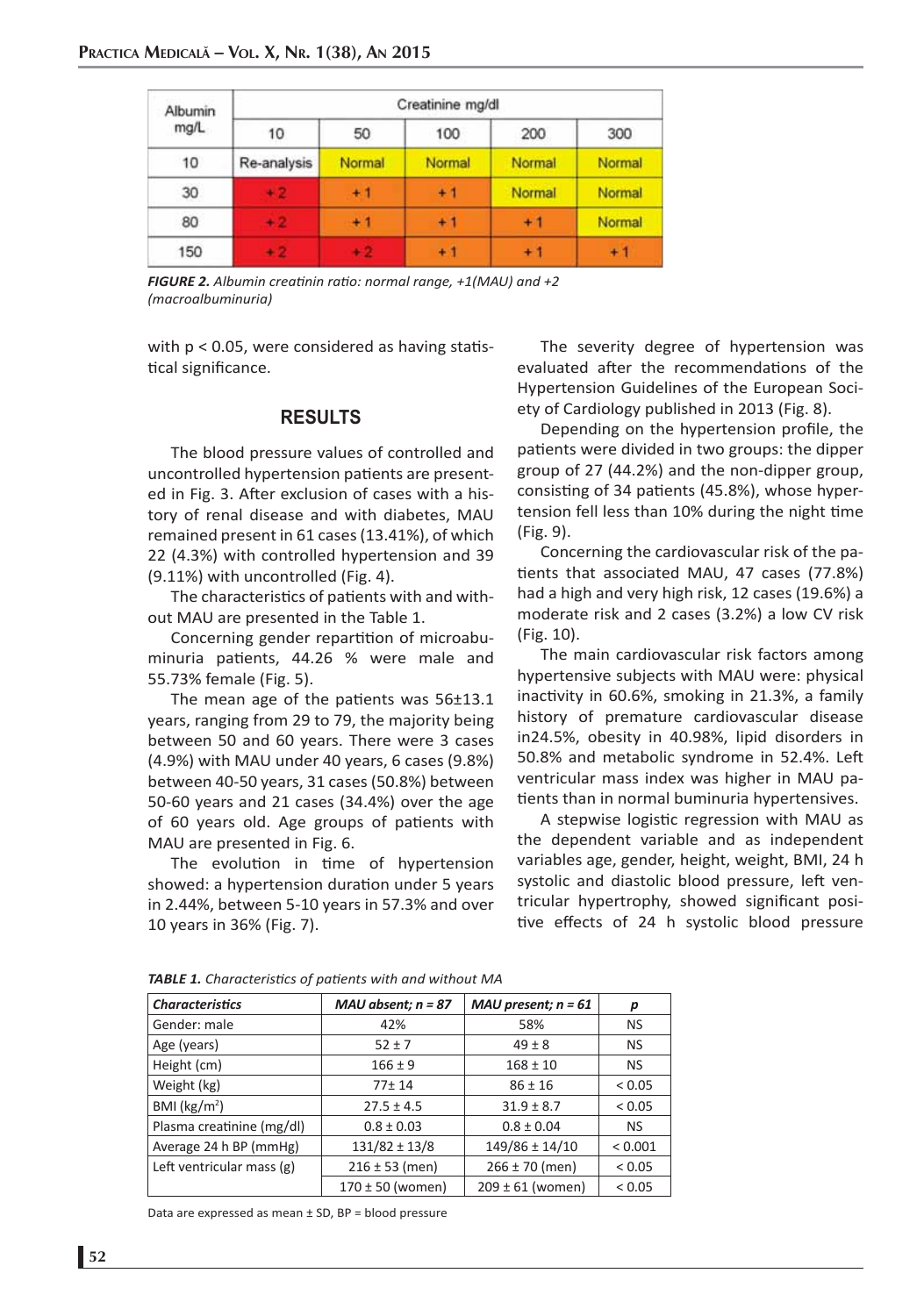



*FIGURE 4. MAU determined by UACR in controlled and uncontrolled hypertension*







*FIGURE 3. Blood pressure values in controlled and uncontrolled hypertension*



**FIGURE 5.** Gender repartition of hypertension with *MAU*

*FIGURE 7. Durati on of hypertension with MAU*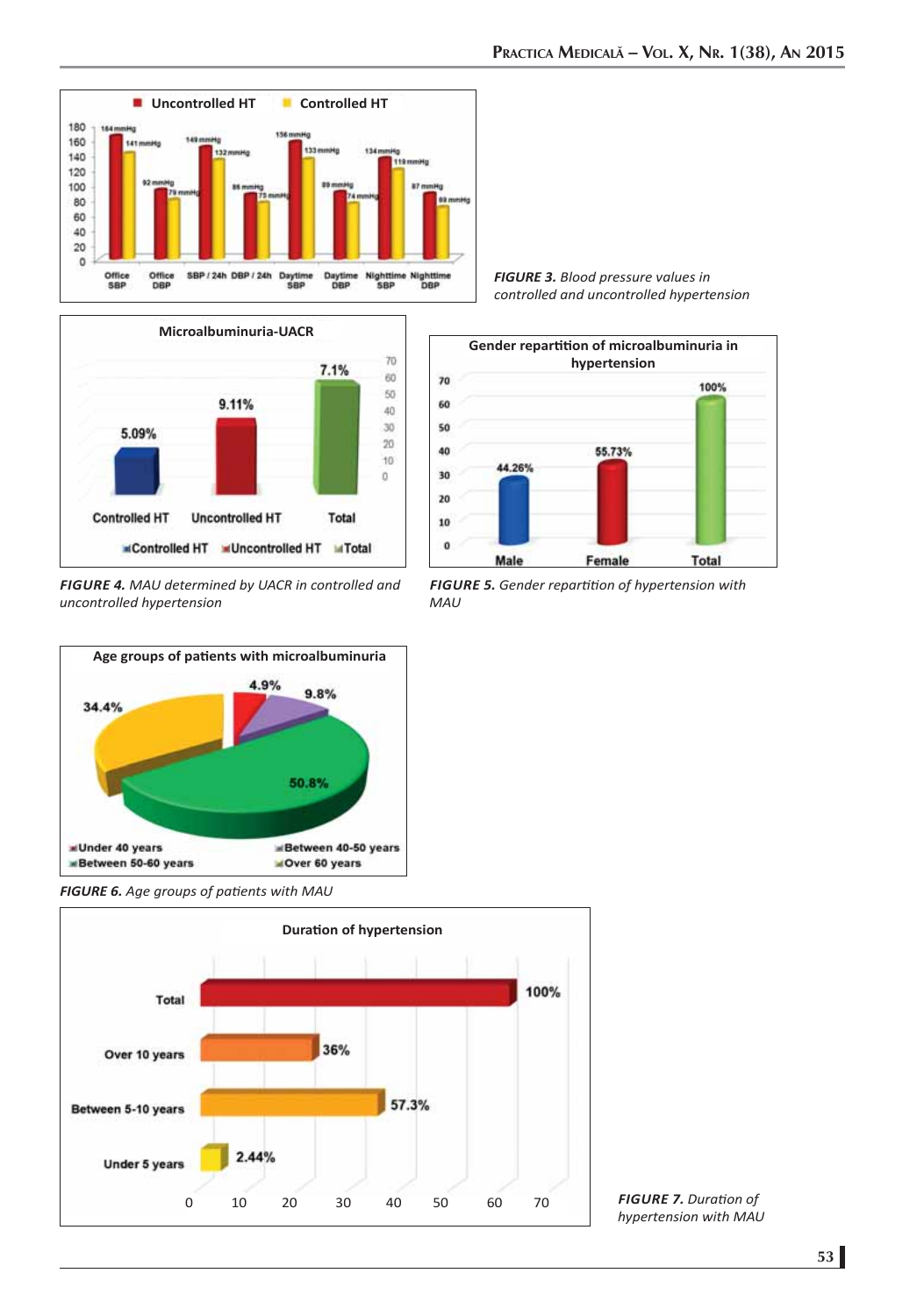

*FIGURE 8. Severity degree of hypertension with MAU*



FIGURE 9. Hypertension's profile in patients with MAU



*FIGURE 10. Cardiovascular risk of hypertension associati ng MAU*

(p<0.0001), weight (p<0.001) and LVH ( $p$ <0.001). No other variables had a significant predictive effect on the presence or absence of MAU.

#### **DISCUSSIONS**

Urine excretion of albumin is highly variable, from nondetectable to milligrams and even grams of albumin. Microalbuminuria is defined as albumin excretion of 30 to 300 mg/day  $(5)$ . Microalbuminuria is highly prevalent in hypertensive and diabetic populations, form 10 to 40%. Microalbuminuria also is found in 5 to 7% healthy individuals. The excretion of albumin in the urine is related to the risk to develop cardiovascular disease (6). The International Survey Evaluating microalbuminuria by cardiologists in patients with hypertension (i-SEARCH) was undertaken in 26 countries around the world in a total of 1,750 sites to provide epidemiological data on the prevalence of MAU and its associations with established cardiovascular risk markers and disease.

Our study evaluated a population of hypertensive patients monitored by general practitioners. We found a total prevalence of MAU of 7.1% that was lower in controlled hypertension than in uncontrolled hypertension, dependent on- the level of 24 h average systolic blood pressure, bodyweight and left ventricular hypertrophy (7).

We recorded as in the SEPHAR II survey only in a minority of cases MAU, as the most important part of hypertensive patients didn't present this subclinical organ damage (7,8).

Many studies investigated the relationship between the number of cardiovascular comorbidities and the presence of MAU in hypertension. The prevalence of MAU increased from 54% in patients without cardiovascular comorbidities to 74% in the presence of more than 3 comorbidities. The conclusion is that in hypertensive patients at high cardiovascular risk, the prevalence and extent of MAU increases with the number of comorbidities (8,9).

Our data confirm previous studies that have demonstrated a relationship between albumin excretion rate and the level of systolic blood pressure. As showed, most of the patients had severe hypertension with high cardiovascular risk. The positive relation of MAU to bodyweight is demonstrated in some other surveys (10). Many clinical trials have not been able to demonstrate a significant relationship between MAU and age, aspect that requires further confirmation (11).

As in other studies, we found that LV mass is increased in patients with MAU and might quite well account for the observed increase in cardiovascular morbidity and mortality in patients with MAU.

#### **CONCLUSIONS**

Early signs of hypertensive nephropathy as MAU can be easily detected by general practitioners with test strips.